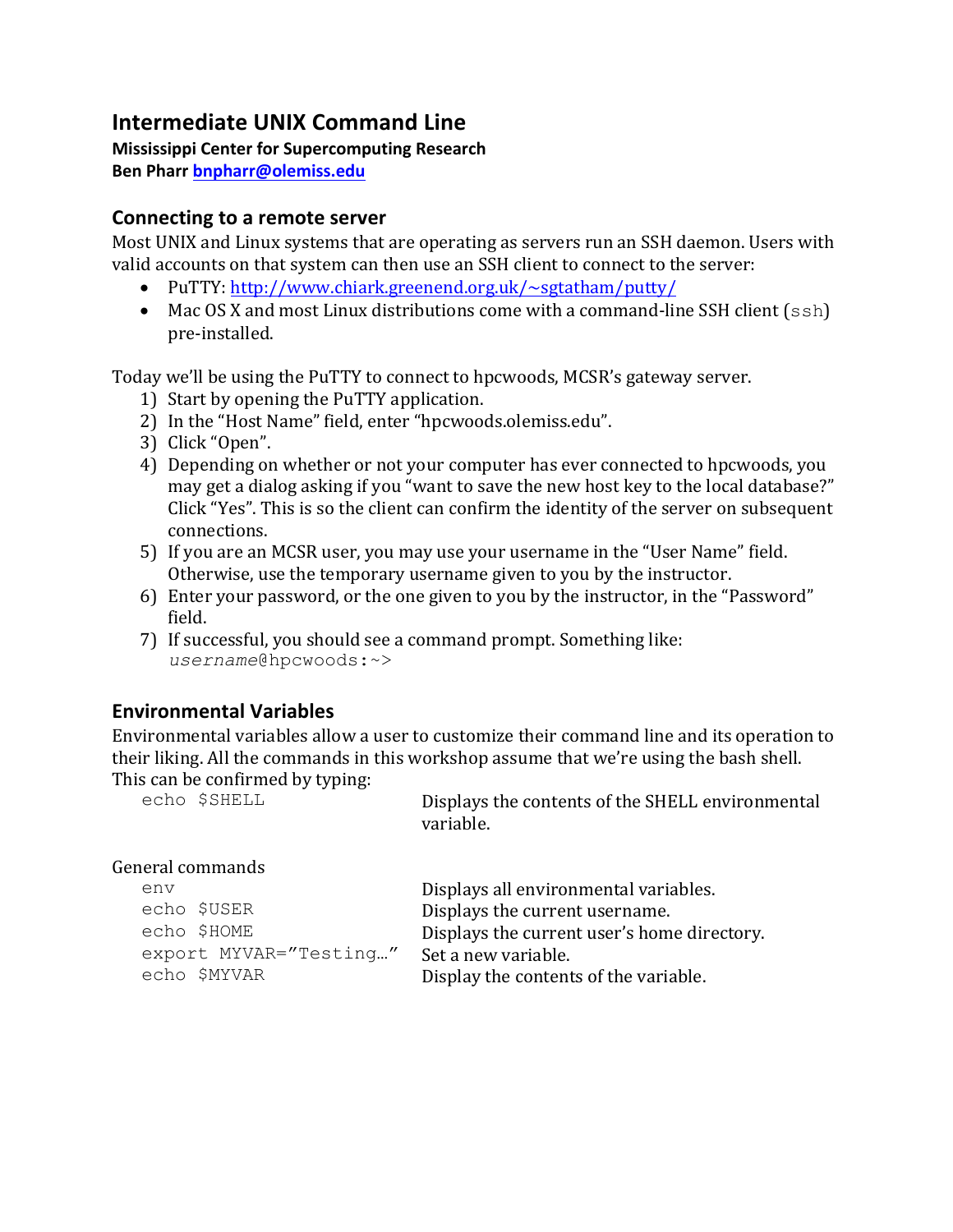Customize your shell prompt

```
echo $PS1<br>export PS1="\u@\h:\w$ " See the current prompt settings.
export PS1="\d \t\n\u@\h:\w(\!)$ " A deluxe prompt.
man bash Search for "PROMPTING" for all
```
Slight modification to the prompt. options.

It is also possible to set certain parts of the prompt to particular colors. See Google for details.

Another environmental variable that needs to be changed a lot is the PATH. The PATH variable determines where the shell looks for commands. For instance, when you type  $\text{ls}$ , the shell looks through each directory in PATH until it finds an executable named  $ls.$ 

| echo \$PATH                 | Displays the current PATH.                   |
|-----------------------------|----------------------------------------------|
| which ls                    | Find out which executable is being used when |
|                             | you type ls.                                 |
| export PATH=/opt/bin:\$PATH | Prepend a new directory to the PATH.         |

## **Shell startup files**

The changes that we have been making to environmental variables are not permanent. They go away when we logout. To make them permanent, we need to add them to the shell startup files.

When a user logs in, their shell first reads /etc/profile, allowing system-wide settings to be set. Then it reads  $\sim$ /.profile or  $\sim$ /.bash\_profile for user settings. Interactive non-login shells (su or xterm, for example) also read  $\sim$ /.bashrc.

Changes can be made to either file. However, it is not uncommon for the  $\sim$ /.profile to source, or import, the  $\sim$ /.bashrc file, meaning it might be preferable to modify the  $\sim$ /.bashrc file, so the changes would apply in either case.

These files (like all configuration files on UNIX systems) are plain text, meaning they can be modified with your favorite text editor, like nano, vi, or emacs.

### **Accessing files in other directories**

Using files in the current directory is pretty simple, but you can also use files in other directories by using absolute and relative references. This can be demonstrated by copying files from one directory to another. First, let's create a directory and a file to play with:

| mkdir dir1 |                     | Creates a new directory                        |
|------------|---------------------|------------------------------------------------|
|            | touch dir1/testfile | Creates a new, empty file inside the directory |

The reference  $\text{dir1/testfile}$  is a very simple example of a relative reference.  $\text{dir1}$  is relative to the current directory.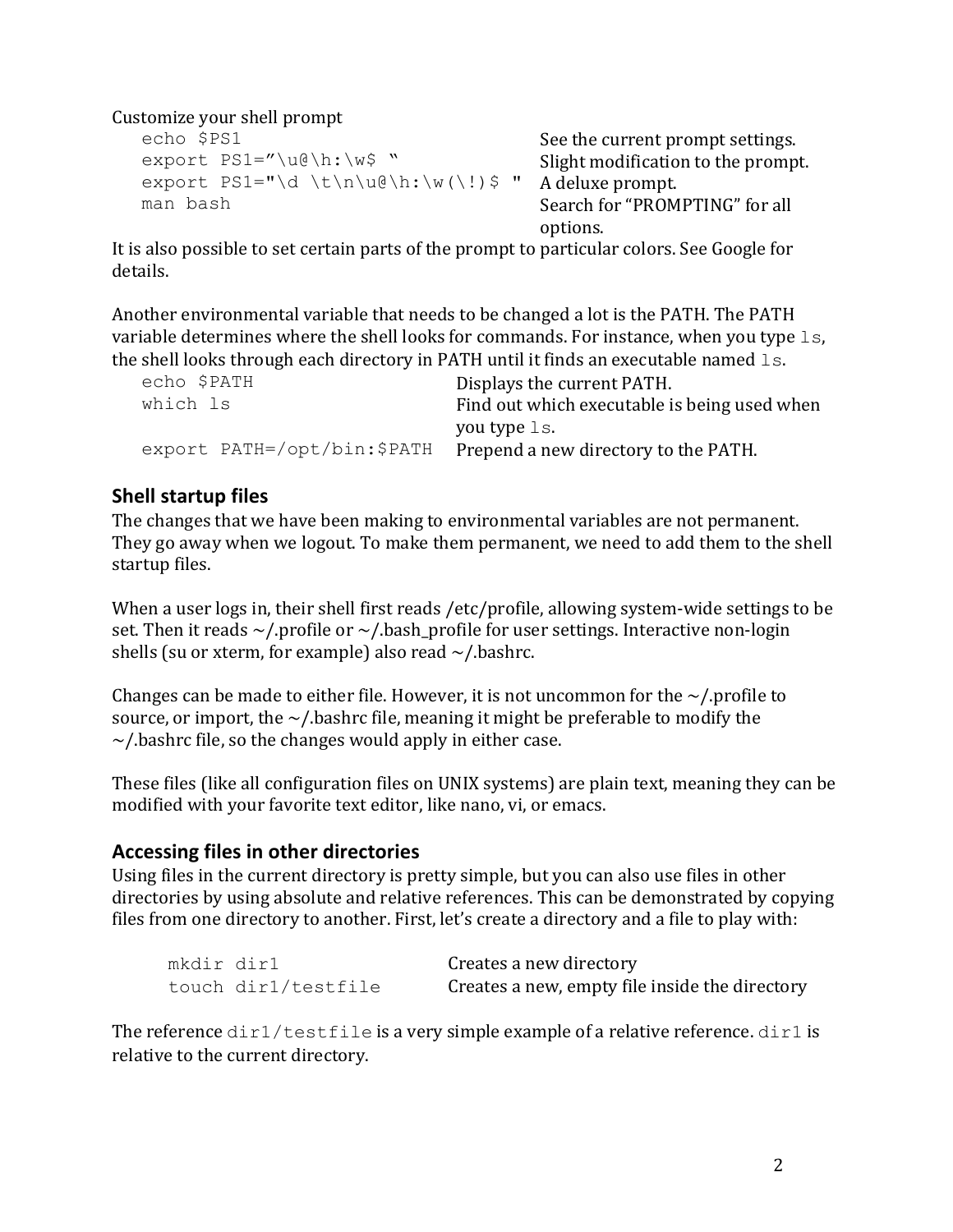Now we want to create another directory and copy testfile to it. We could make a copy of the entire directory, but that would defeat the purpose of the exercise.

| mkdir dir2            | Create another directory      |
|-----------------------|-------------------------------|
| cp dir1/testfile dir2 | Copy the file in dir1 to dir2 |

This is just one way to make a copy of a file in another directory. There are several others, and the "best" method depends on the circumstances.

You can also use an absolute reference. In this example, we'll use the tilde to represent your home directory. The system knows where your home directory is on the filesystem. cp ~/dir1/testfile dir2

Another way to use relative references is to use "." to refer to the current directory and ".." to refer to the parent directory of the current directory. For instance, you can copy the file like this:

```
cd dir2 make dir2 the current directory
cp ../dir1/testfile .
```
These "files," as well as other "hidden" "dot" files can be seen by running  $\log -a$ 

The  $-a$  switch tells  $1s$  to show all files.

A common use of the  $\ldots$  file is to go "up" or "back" one directory: cd ..

#### **File and directory permissions**

A file's permissions determine which users can do what to a particular file. To see the permissions for all files in a directory, type:

```
ls –la
The output for each file looks something like this:
-rw-r--r-- 1 bnp users 1028 2011-10-14 15:14 .profile
```
The first column contains the permissions. The first dash tell us this is a regular file. If it were a directory, it would have a  $\triangle$  instead. The next three symbols  $(rw-)$  represent the permissions for the owner of the file, which is bnp in this case.

The next three symbols  $(r-$ ) represent the permissions for the group that owns this file, which is users in this case. The final three symbols in the permissions column  $(r-$ ) represent the permission for "world," or everyone else on the system that isn't the owner of the file or a member of the group that owns the file.

In each case, the three symbols tell us whether or not the file can be read  $(r)$ , written to  $(w)$ , or executed  $(x)$  by that user or group of users. If the letter appears, then that permission in enabled, if not, a dash appears in its place. In the above example, the owner of the file can read and write the file, but the group and world can only read it.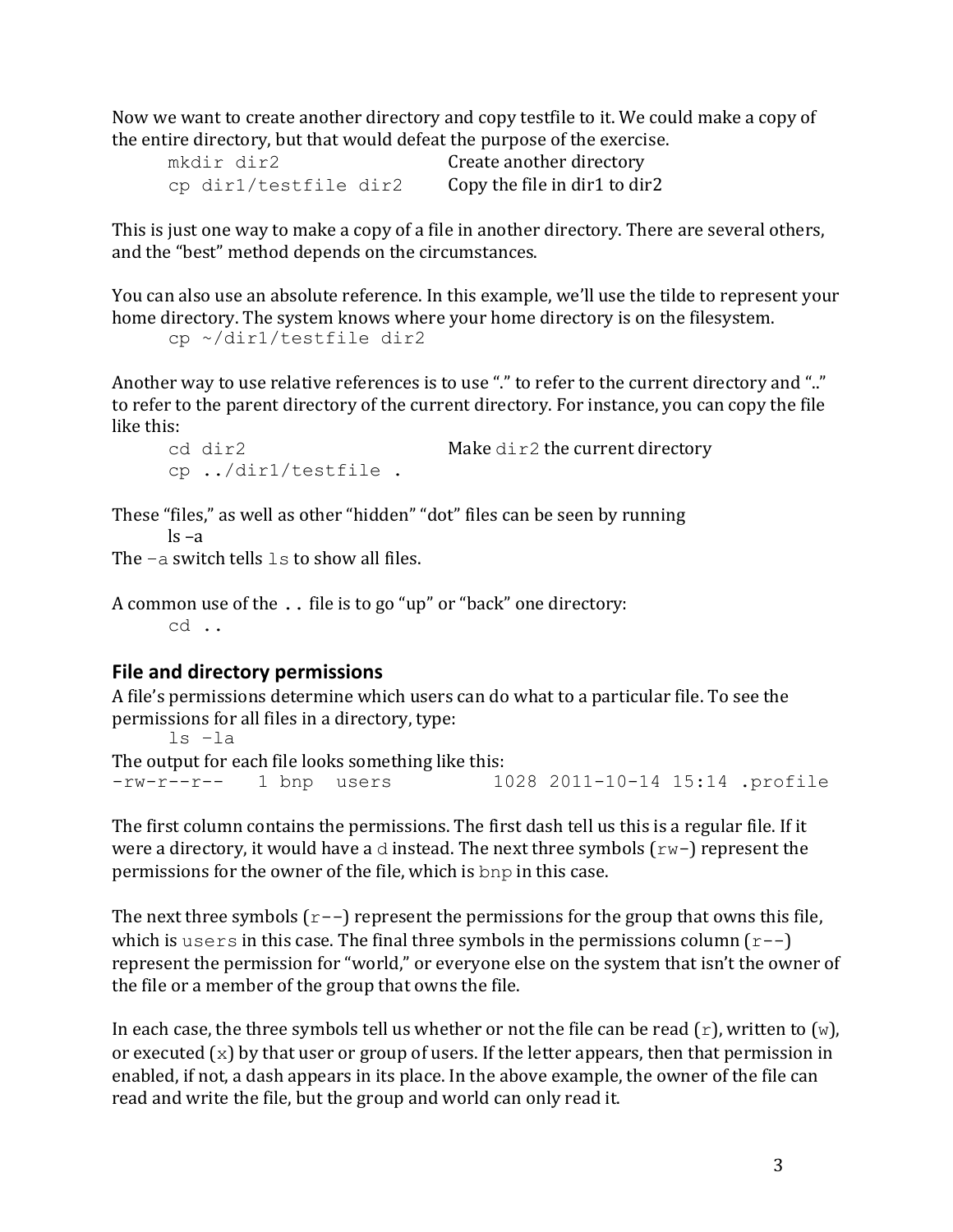Sometimes you might also hear someone say that a particular "bit is set." For instance, in the above example, it could be said that "the write bit is set for the user." This is because each permission is represented by a binary bit that can be turned on or off.

We can set the permissions of a file using the chmod command. It can be done symbolically or numerically. Some examples:

|  | chmod q+w .profile | Give the group write privileges.                 |
|--|--------------------|--------------------------------------------------|
|  | chmod g-w .profile | Revoke the group's write privileges.             |
|  | chmod 640 .profile | Give owner read and write privileges, group read |
|  |                    | privileges, and no privileges to world.          |

### **Text editors**

If you bothered to come to this workshop, chances are you spend, or plan to spend, a lot of time logged in to a UNIX system. If that's the case, you'll want to learn to use a text editor other than nano.

 $v$  is the classic UNIX text editor. It will be on every UNIX system you ever login to, unlike nano and emacs. However, its commands are a little cryptic and the learning curve is fairly steep.

Emacs is another common UNIX text editor. Its learning curve isn't quite as steep as  $\forall i$ 's, but it's not exactly user-friendly either.

I personally use  $emacs$ , though I can use  $\forall i$  when the situation calls for it. If I had to pick just one for you to learn, I'd probably have to pick  $\forall i$ , because it's everywhere. Either  $\forall i$  or emacs will give you more text editing power than nano. The time you spend learning either one will be well worth it.

### **Scripts**

Often you will need to run a sequence of commands (or a single long command) more than once. You can create a script that contains these commands.

Let's say we want to see the largest files in the current directory. We can do this with the command:

ls -sSh | head

but we don't want to have to remember that and type it in each time. We can create a script to make it easier on ourselves.

```
Open a file named big files using your favorite text editor. Add these two lines:
#!/bin/bash
```

```
ls -sSh | head
```
then save and exit. Before we can execute the script, we need to set the file's execute bits. Running:

chmod +x big\_files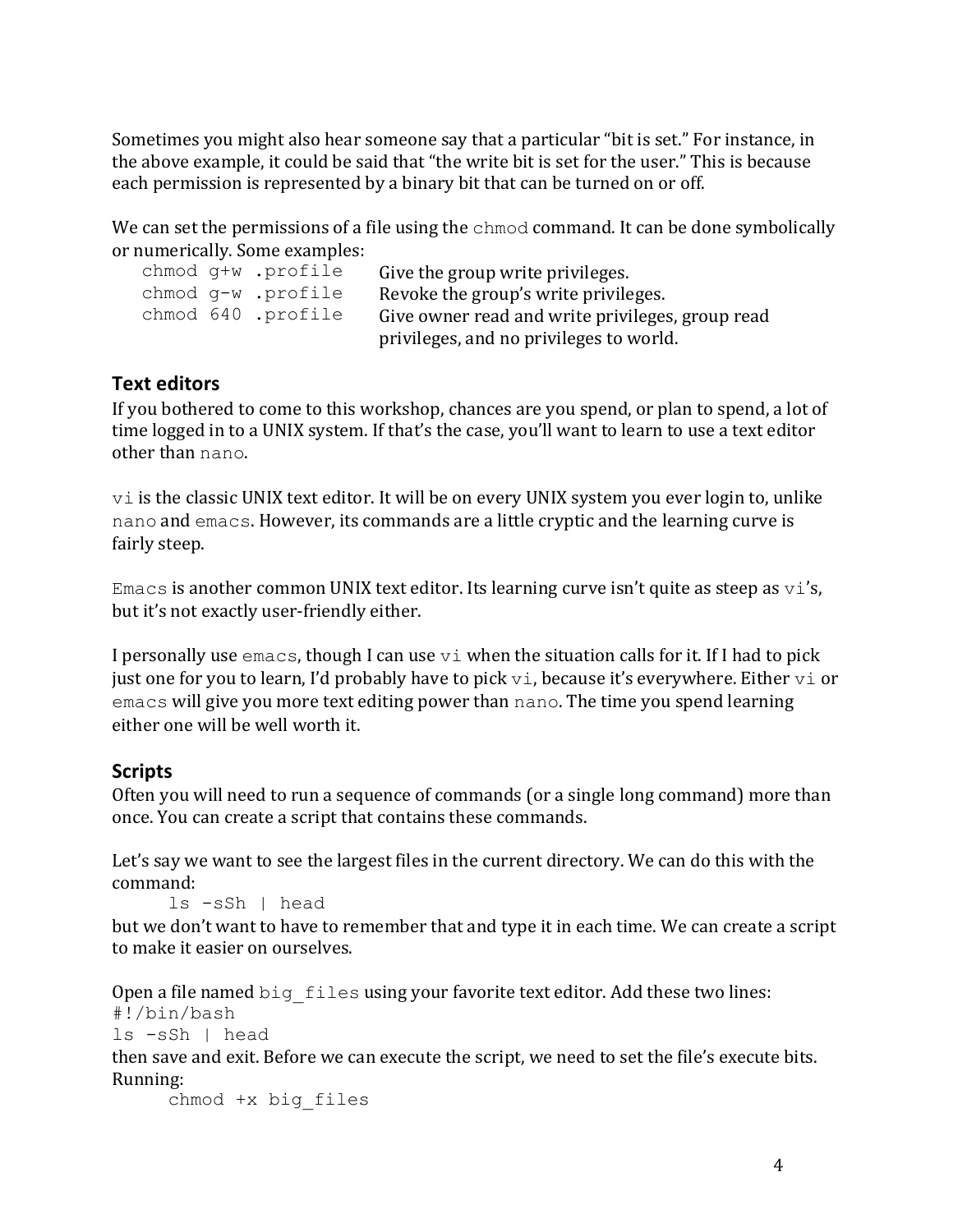will give everyone on the system permission to execute our script. This is fine in this case.

To execute the script, type: ./big\_files

If we want to be able to execute this script from any directory without typing the whole path, we have to put it in our PATH environmental variable. It's traditional for each user to have a bin directory in their home directory where they can put programs and scripts they want to execute.

To create this directory, copy the script to your bin directory, and add the bin directory to your PATH, follow these steps (from your home directory):

```
1) mkdir bin
```

```
2) cp big_files bin
```

```
3) export PATH=~/bin:$PATH
```
You can now execute the big\_files script (from anywhere on the system) by typing big\_files

However, if you want this change to your PATH to be permanent, you'll need to put the command to change it in one of your shell startup files.

### **Process management**

When a program is executed, a process is created. Each process is assigned a process ID (PID).

The top utility can be used to see the system's processes, sorted by CPU utilization, as well as the general status of the system. At the top, it shows system uptime, number of users logged in, load average (a measure of how busy the system is), the number of processes in various states, and system memory usage.

Below that, processes are shown, one per row. For each process, it lists the PID, owner of the process, priority, memory usage information, CPU and memory utilization, time the process has been running, and the name of the program. Pressing ? allows you to change how processes are shown.

To see a list of all processes, type:

```
ps –ef
```
The list can be filtered using the  $q$ rep command. For instance, to get a list of all  $\sinh$ processes, type:

```
ps –ef | grep ssh
```
To get a list of all processes not owned by root (the administrative user), use  $qrep's-v$ (invert) option:

ps –ef | grep –v root

Under normal conditions, processes do their job and go away, not needing any attention from us. But occasionally they get hung up for one reason or another. If the process is still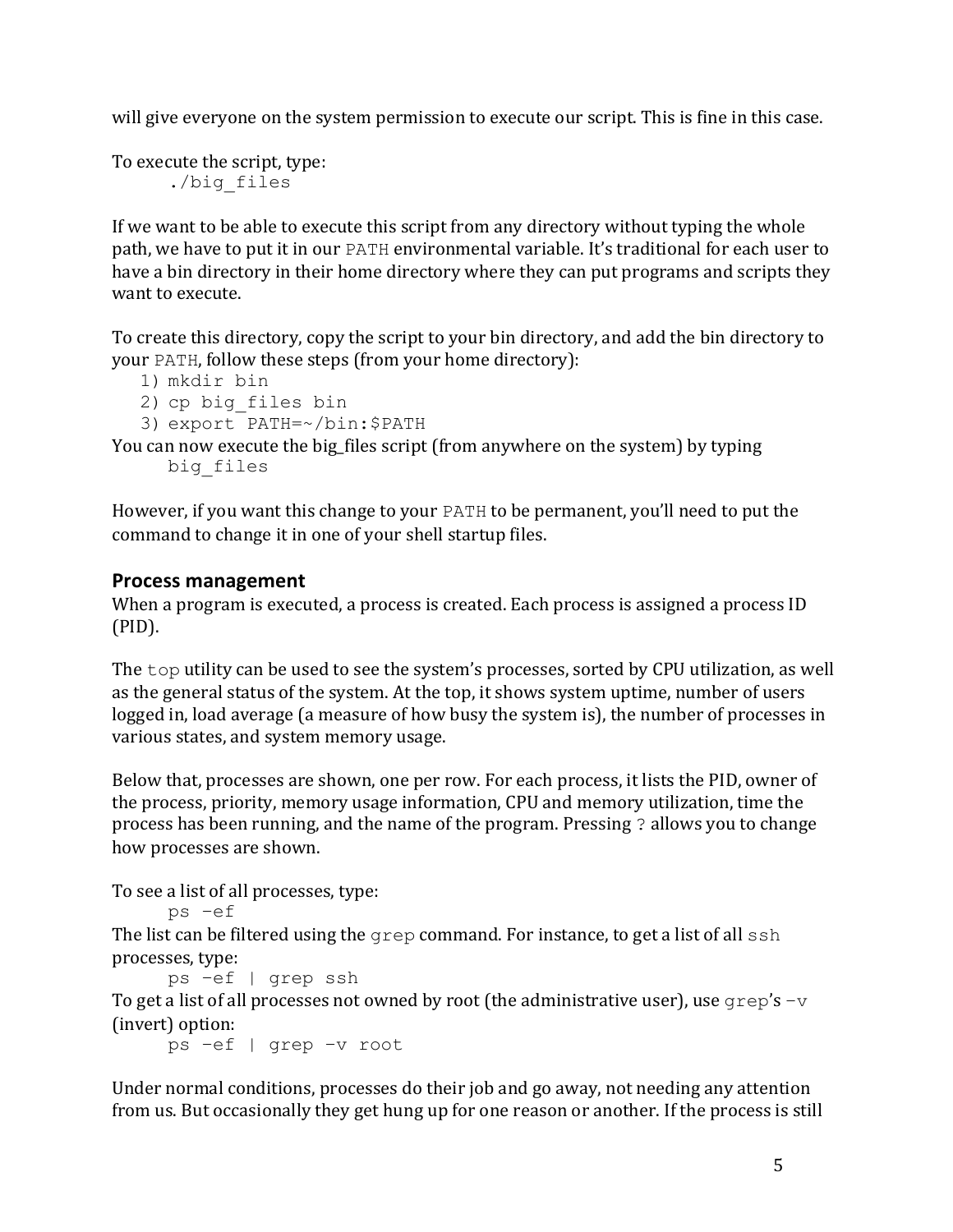tied to your terminal, you can attempt to kill it by pressing Control-c. If it is not tied to your terminal, or if that doesn't work, you'll need to find its PID using top or ps and kill it using the kill command:

kill *pid* usually works, but when it doesn't kill -9 *pid* usually does. If that doesn't work you need to reboot the system.

# **Searching files**

You can search the contents of a text file by using the  $q$ rep utility. To search through  $/etc/p$ asswd for the phrase "bnp", run: grep bnp /etc/passwd

To search through a directory of files (/etc) for files containing the phrase "bnp", use the recursive option to grep: grep –r bnp /etc

The will almost certainly result in several errors, because we don't have permission to read all the files in /etc. To get rid of these errors, we can pipe standard error to /dev/null, leaving just the useful output on standard error. grep –r bnp /etc 2> /dev/null

By default,  $q$ rep does a case sensitive search. To make it case insensitive, you can add the  $-i$  switch.  $q$ rep has lots of switches, which you can see by reading it's man page.

## **Uploading and Downloading Files**

Many SSH clients have a feature that allow you to drag and drop files to and from your computer to the remote server. (In SSH Secure Shell Client, click on the yellow folder with blue dots in the toolbar.) There is also a standalone application called FileZilla that will allow you to do this. It is available for all platforms.

There is also a command line utility called scp (Secure Copy) that allows you to transfer files to and from hpcwoods. For instance, if user bnp wanted to transfer a file called file.txt to his home directory on hpcwoods, he could run: scp file.txt bnp@hpcwoods.olemiss.edu:~

It can also be used in the opposite direction to download files from hpcwoods: scp bnp@hpcwoods.olemiss.edu:~/file.txt .

hpcwoods, sequoia, and catalpa all share the same home directories and /ptmp directories, so you upload a file to hpcwoods, it will also be available on sequoia and catalpa.